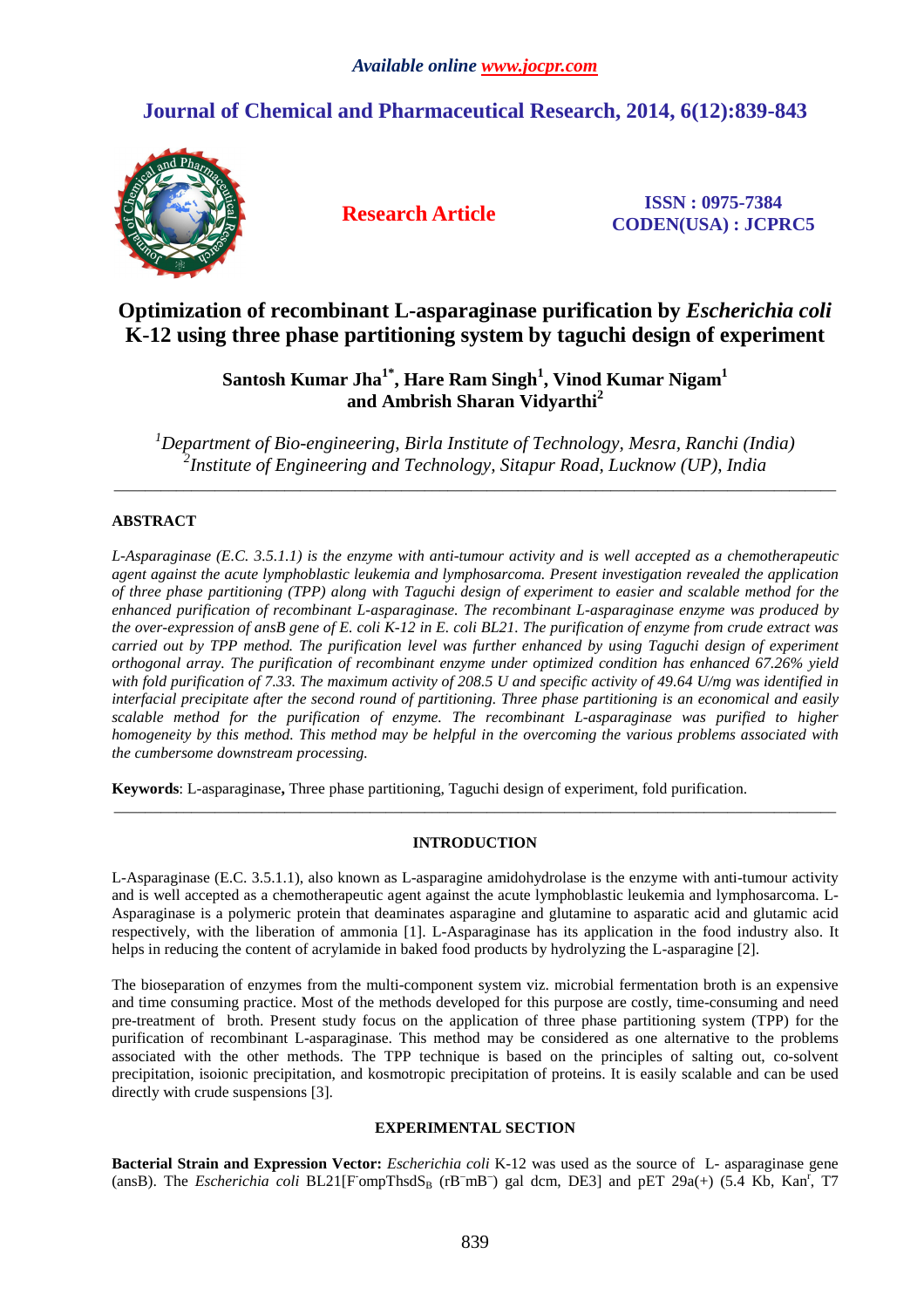promoter, lacO.C-terminal 6x His-tag) were used as the expression host and plasmid system for the over-expression of ansB gene under the T7 inducible promoter. *Escherichia coli* DH5α and pUC19 [2.6 Kb, Amp<sup>r</sup> , *lacZ*   $(M13mp18/19)$ , Isolated from *E. coli*  $(dam^+$ ,  $dcm^+)$ ] were used for maintenance of recombinant plasmid.

*\_\_\_\_\_\_\_\_\_\_\_\_\_\_\_\_\_\_\_\_\_\_\_\_\_\_\_\_\_\_\_\_\_\_\_\_\_\_\_\_\_\_\_\_\_\_\_\_\_\_\_\_\_\_\_\_\_\_\_\_\_\_\_\_\_\_\_\_\_\_\_\_\_\_\_\_\_\_*

**Preparation of recombinant construct and over-expression of enzyme:** The complete cds (accession# M34234) of L-asparaginase II (ansB) gene sequence of *Escherichia coli K-12*, was retrieved from the gene bank database of NCBI (http://www.ncbi.nlm.nih.gov/nuccore/M34234). The forward (5'- GCGGATCCAACAGCCATCGCAGCAAT-3') and backward primer (5'- GGCGAATTCTGGTCGTAAGACCGATATG-3') pairs were designed on the basis of primer designing guidelines of Dieffenbach et al. (1995) [4] for the PCR amplification of the gene. The restriction site for BamH1and EcoR1, i.e. present at the multiple cloning site of expression vector is introduced in the sets of primer for the directional cloning. The positive clones were grown in shake flask in fermentation medium having NaCl (10 g/L), tryptone (10  $g/L$ ) and yeast extract (5 g/L) with Kanamycin (50µg/ml). The initial pH and temperature was maintained at 7.2 and  $37<sup>0</sup>C$  respectively. The culture was incubated for overnight with constant agitation of 200 rpm. The culture at O.D. 0.7-0.8 at 600 nm was used as a seed culture to inoculate in 50 ml of medium and grown at  $37\text{ °C}$  for 24 h in orbital shaker at 200 rpm. The final concentration of 0.1mM IPTG was used to induce the culture for over-expression of the recombinant L-asparaginase. The cells were harvested after 20 h of post induction by centrifugation at 10000 rpm for 10 min at  $4^{\circ}$ C. The enzymatic activity was analysed in extracellular fractions.

**Enzyme assay:** The recombinant L-asparaginase activity in fermentation broth and during the entire process of three phase partitioning was estimated by the nesslerization. The enzymatic activity was measured in term of micromoles of ammonia produced by the hydrolysis of L-asparagine by L-asparaginase [5]. Protein concentration was determined by the dye binding method of Bradford et al. (1976) [6]

**Purification by TPP and Optimization by Taguchi DOE:** The soluble fraction of fermentation broth was separated by the centrifugation at 10000 rpm at  $4^0$ C. The pellets were discarded and supernatant was used as crude sample. The three phases partitioning of recombinant enzyme was initiated by adding desired amount of ammonium sulphate to 5 ml of crude extract with pH adjustment. The salt was dissolved completely by vortexing. The required amount of t-butanol was added to achieve the initial 1:1 ratio with fermentation broth (crude extract). The mixture was centrifuge at 2000 rpm for 10 minutes and incubated at  $4^{\circ}$ C for one hour to develop the phases [7]. The enzymatic activity was assayed in interfacial precipitate and aqueous phase. Most of the enzymatic activity was recorded in aqueous phase, so to enhance the purification level the TPP was optimized by using Taguchi design of experiment (DOE) with repeated partitioning [8].

The optimization of L-asparaginase purification during the second round of TPP was optimized by using L-16 orthogonal array of DOE with fifteen degree of freedom. Four significant factors at four levels were selected for the optimization i.e. ammonium sulphate concentration, ratio of t-butanol-fermentation broth, pH and incubation temperature (Table-1). Total 16 trial conditions were designed for the optimization. The variability of enzyme activities within these designed conditions (Figure-1) were used to predict the optimum levels of selected factors. The analysis of variance (ANOVA), significant factors influence and interaction pattern were analysed. The proposed optimized experimental conditions were further validated to access the accuracy of the DOE.

### **RESULTS AND DISCUSSION**

The first round of partitioning was carried out by using the  $30\%$  (w/v) ammonium sulphate saturation level in the fermentation broth with 1:1 ration of t-butanol:broth ratio. After the estimation of L-asparaginase activity, it was found that approximately 92% of activity was retained in aqueous phase. So the second round of partitioning was carried out under the designed trial conditions to precipitate most of the recombinant L-asparaginase at interphase.

A broad range of variability in enzymatic activity was observed in 16 trial conditions (Figure-1). The maximum enzymatic activity of 155 U/mL and minimum activity of 108 U/mL was observed in trial condition of 1 and 13 respectively. The variability in enzymatic activity within these trial condition indicates that the purification of recombinant enzyme govern by the number of interacting factors. The significant interaction between the selected factors may be represented in term of severity index (SI). Table-2 represents the estimated interaction between the factors by their severity index. The maximum severity index of 47.11% for ammonium sulphate and temperature indicated that these factors interact with each other most significantly in comparison to others during the partitioning of recombinant enzyme. The ammonium sulphate play important role in the salting out or kosmotropic precipitation of the desired protein. These phenomena are dependent on the temperature. The protein precipitation ability of ammonium sulphate is a complex phenomena associated with the interplay between solute-solvent interaction and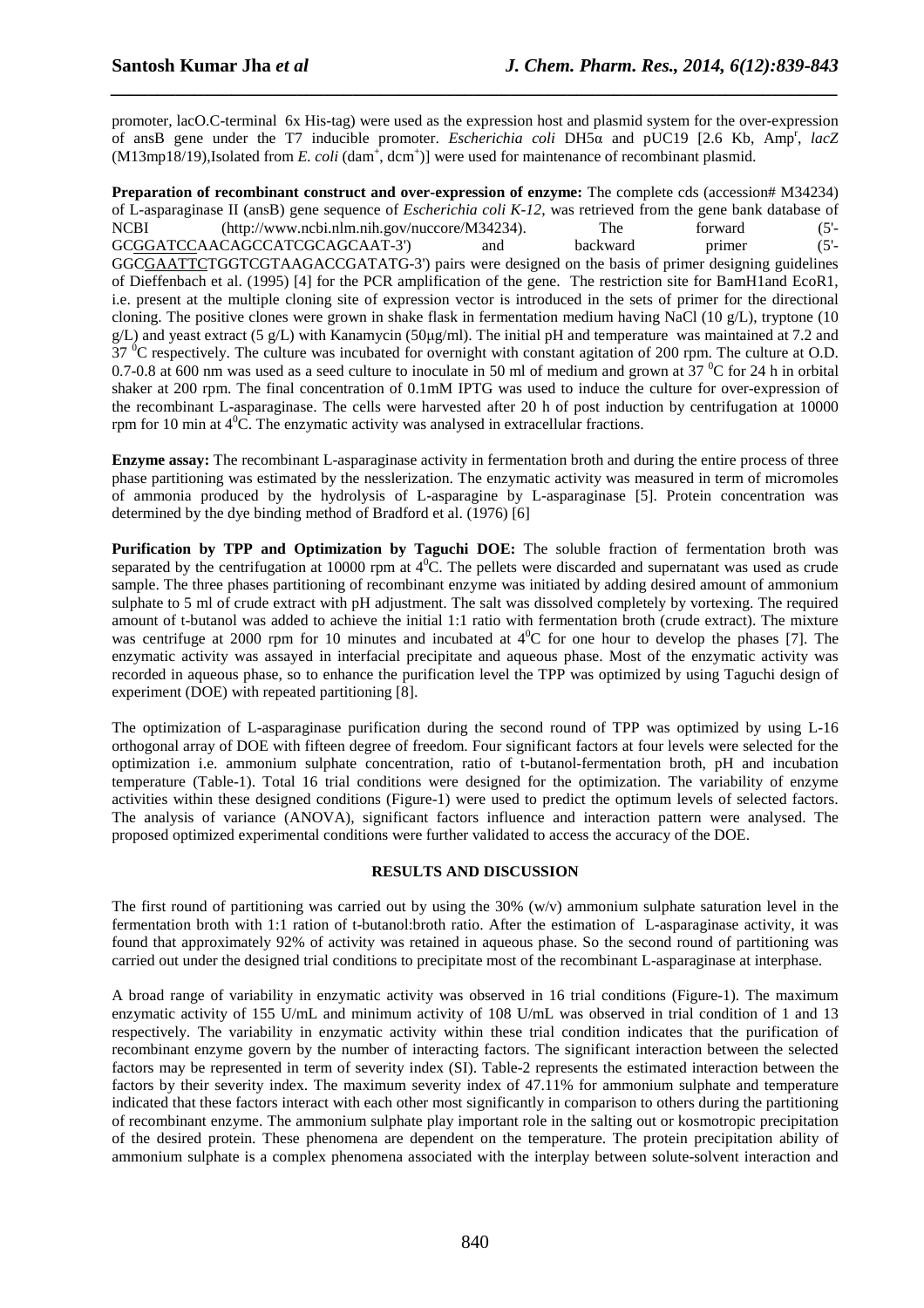water perturbation effects [9]. The minimum severity index of 18.26% was estimated between ammonium sulphate and pH. All other interaction pairs having intermediate value of severity index.

*\_\_\_\_\_\_\_\_\_\_\_\_\_\_\_\_\_\_\_\_\_\_\_\_\_\_\_\_\_\_\_\_\_\_\_\_\_\_\_\_\_\_\_\_\_\_\_\_\_\_\_\_\_\_\_\_\_\_\_\_\_\_\_\_\_\_\_\_\_\_\_\_\_\_\_\_\_\_*

The interaction between the pair of selected factors were further used to predict the influence of individual factor at the partitioning of recombinant L-asparaginase by three phase system. The influences were predicted by using the analysis of variance. The analysis of variance is the most suitable method to analyse the more complex data set with the estimation of effect of various factors and interaction between them [10]. The statically significant effect of each factors were estimated by, mean square, F-ratio and percentage with three degree of freedom (Table-3) at 95% confidence limit. pH having highest contribution of 40.836% in total sum of squares, whereas the ammonium sulphate and temperature having second and third highest contribution of 33.926% and 16.005% respectively. t-Butanol: Broth ratio having the lowest contribution (9.144%) in the total sum of squares. The highest percentage of pH reflects the most influential effect of it on the partitioning of recombinant L-asparaginase. While the t-Butanol: Broth ratio having the least ability to influence the process. Same conclusion may be withdraw from the F-ratio. The largest F-ratio (5.162) of pH again proved that it has largest effect on the process in comparison to the error mean square or variance. Although it has largest ability to influence the purification of enzyme, yet the other factors also play significant role it. The percentage contribution of all factors are represented as the pie chart in figure-2. The severity index and analysis of variance was further used to interpret the optimum level of all the selected factors. The 45% (w/v) ammonium sulphate (level-2), 1:1.2 ratio of t-butanol to broth (level-4) at pH 7 (level-3) and temperature 45 (level-3) were found optimum for the better partitioning of recombinant L-asparaginase. The proposed optimized condition was validated by performing the three phase partitioning of enzyme at the proposed level of selected factors. The orthogonal array based optimization proposed the 210.6 U of enzymatic activity after the second round of TPP. There was 60.76 % enhanced recovery was estimated. The validated result purify the enzyme till 208.5 U with 67.26% of enhancement of yield. After the complete optimization there was 9.33 fold increase in specific activity. The specific activity increases from 5.32 U/mg to 49.64 U/mg in the interfacial precipitate in comparison to crude extract (Table-5). Figure-3, gives the graphical comparison between the enzymatic activity in crude extract before and after the optimization with the result predicted by the DOE. The validated result (208.5 U) was found to be very close to the predicted result (210.6 U).

| Table 1: Factors and their level selected for the optimization |                |         |         |                |  |  |
|----------------------------------------------------------------|----------------|---------|---------|----------------|--|--|
| <b>Factors</b>                                                 | <b>Level 1</b> | Level 2 | Level 3 | <b>Level 4</b> |  |  |
| Ammonium Sulphate (% w/v saturation)                           | 30             | 45      | 50      | 55             |  |  |
| t-Butanol: Broth                                               | 1:0.9          | 1:1     | 1:1.1   | 1:1.2          |  |  |
| pΗ                                                             |                |         |         |                |  |  |
| Temperature (°C)                                               |                | 35      | 40      |                |  |  |

| Table 2: Estimated interaction between the factors in term of Severity Index (ST) |                                                     |                |       |       |  |
|-----------------------------------------------------------------------------------|-----------------------------------------------------|----------------|-------|-------|--|
| Sl. No.                                                                           | <b>Interacting Factor Pairs (Order based on SI)</b> | <b>Columns</b> | SI%   | Opt.  |  |
| 1.                                                                                | Ammonium Sulphate x Temperature                     | $1 \times 4$   | 47.11 | [2,3] |  |
| 2.                                                                                | t-butanol: Broth $x$ pH                             | $2 \times 3$   | 43.26 | [4,3] |  |
| 3.                                                                                | pH x Temperature                                    | $3 \times 4$   | 33.65 | [3,3] |  |
| 4.                                                                                | Ammonium Sulphate x t-butanol: Broth                | $1 \times 2$   | 24.03 | [2,4] |  |
| 5.                                                                                | t-butanol: Broth x Temperature                      | $2 \times 4$   | 21.15 | [4,3] |  |
| 6.                                                                                | Ammonium Sulphate x pH                              | $1 \times 3$   | 18.26 | [2,3] |  |

**Table 2. Estimated interaction between the factors in term of Severity Index (SI)** 

| Table 3. Analysis of Variance (ANOVA) |                  |                       |          |                |                 |         |  |
|---------------------------------------|------------------|-----------------------|----------|----------------|-----------------|---------|--|
| Sl. No                                | <b>Factors</b>   | <b>Sum of Squares</b> | Variance | <b>F-Ratio</b> | <b>Pure Sum</b> | Percent |  |
| 1.                                    | Amm. Sulphate    | 1389.5                | 463.166  | 4.288          | 1065.5          | 33.926  |  |
| 2.                                    | t-Butanol: Broth | 374.5                 | 124.833  | 1.155          | 50.5            | 9.144   |  |
| 3.                                    | pΗ               | 1672.5                | 557.5    | 5.162          | 1348.5          | 40.836  |  |
| 4.                                    | Temperature      | 655.5                 | 218.5    | 2.023          | 2.025           | 16.005  |  |
| Other/Error                           |                  | 3.562                 | 1.873    | $-$            |                 | 0.089   |  |
| Total                                 |                  | 4095.562              |          |                |                 | 100.00% |  |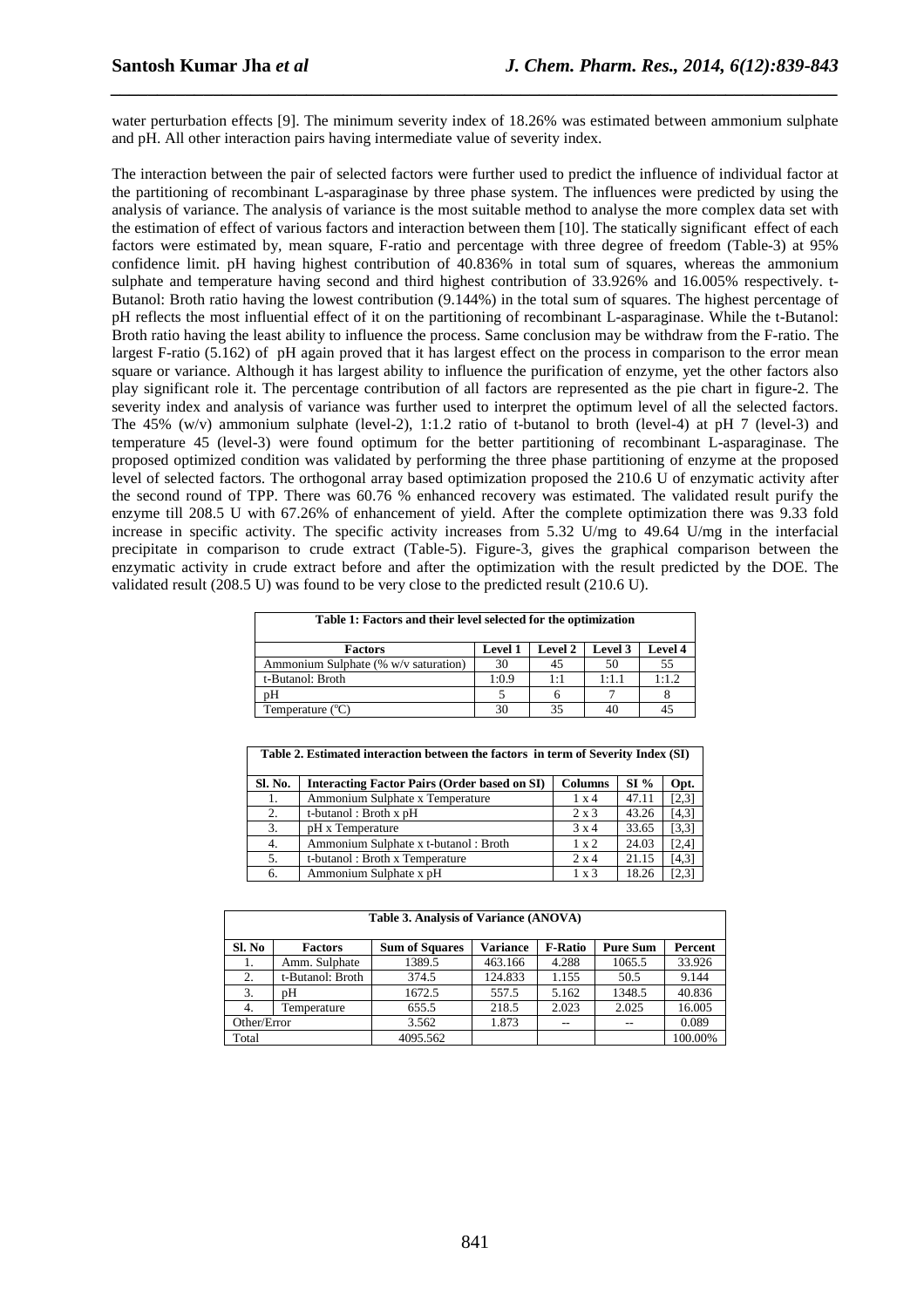| Table 4. Optimum condition and Performance for the production of L-asparaginase |                                             |                             |                          |              |  |  |
|---------------------------------------------------------------------------------|---------------------------------------------|-----------------------------|--------------------------|--------------|--|--|
| Sl. No.                                                                         | <b>Factors</b>                              | Level                       | <b>Level Description</b> | contribution |  |  |
|                                                                                 | Ammonium Sulphate $(\% w/v)$ saturation)    | $\mathcal{D}_{\mathcal{L}}$ | 45                       | 15.75        |  |  |
| 2.                                                                              | t-Butanol: Broth                            |                             | 1:1.2                    | 4.75         |  |  |
| 3.                                                                              | pΗ                                          | 3                           | 7.0                      | 16.5         |  |  |
| 4.                                                                              | Temperature $(^{\circ}C)$                   | 3                           | 45                       | 7.102        |  |  |
|                                                                                 | Total contribution from all factors         |                             |                          | 44.102       |  |  |
|                                                                                 | Current Grand Average of Performance        |                             |                          | 131          |  |  |
|                                                                                 | <b>Expected Result at Optimum Condition</b> |                             |                          | 210.6        |  |  |
|                                                                                 | Percentage Increase in Performance          |                             |                          | 60.76        |  |  |

*\_\_\_\_\_\_\_\_\_\_\_\_\_\_\_\_\_\_\_\_\_\_\_\_\_\_\_\_\_\_\_\_\_\_\_\_\_\_\_\_\_\_\_\_\_\_\_\_\_\_\_\_\_\_\_\_\_\_\_\_\_\_\_\_\_\_\_\_\_\_\_\_\_\_\_\_\_\_*

| Table 5. Summary of L-Asparaginase Purification by Three Phase Partitioning |                 |                |                   |               |                     |  |
|-----------------------------------------------------------------------------|-----------------|----------------|-------------------|---------------|---------------------|--|
|                                                                             | <b>Activity</b> | <b>Protein</b> | <b>Specific</b>   | Yield         | <b>Purification</b> |  |
| <b>Steps</b>                                                                | $\mathbf{U}$    | (mg)           | activity $(U/mg)$ | $\frac{9}{6}$ | fold                |  |
| Fermentation Broth (crude)                                                  | 310             | 58.2           | 5.32              | 100           |                     |  |
| Interfacial Precipitate-Round-01                                            | 24.4            | 6.7            | 16.87             | 7.9           |                     |  |
| Interfacial Precipitate-Round-02 (Under Optimized Conditions)               | 208.5           | 4.2            | 49.64             | 67.26         | 9.33                |  |
| Aqueous Phase-Round-02                                                      | 9.95            | 50.6           | 0.197             | 3.20          |                     |  |

*Note: The first round of precipitate was obtained by the 30% saturation and 1:1 ter-butanol and fermentation broth ratio. Second rounds were performed under the different trial conditioned. The reported result in the table represents the completely optimized process obtained by the validation of the result. Each experiments were carried out in triplicates.* 



**Figure 1- Variability in enzyme activity within designed trial conditions** 



 **Figure 2- Percentage influence of selected factors on production of recombinant L-asparaginase**